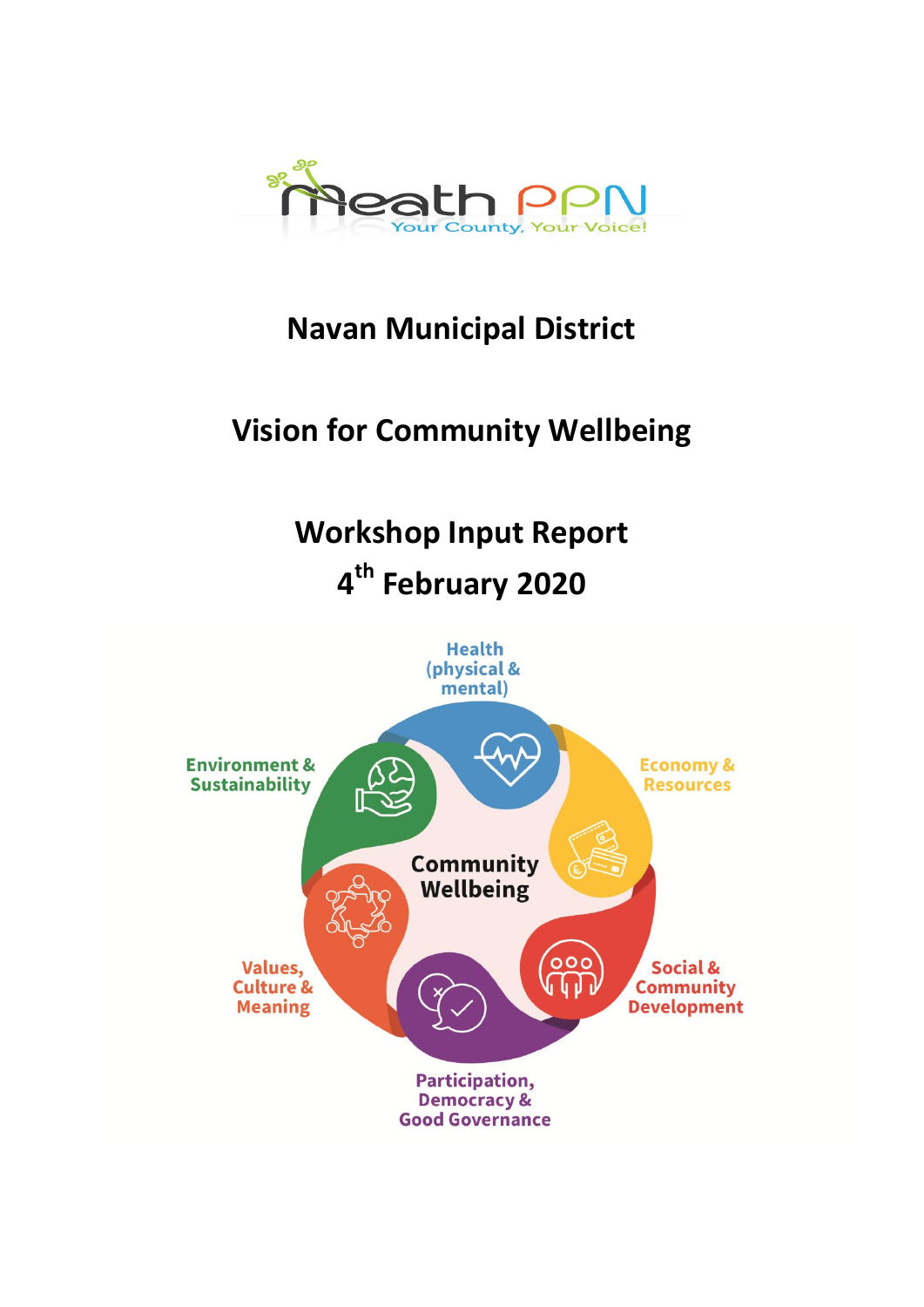## **Social and Community Development**

How can we be an inclusive community where we support each other and ensure no one is left out? What are the important social services and facilities we need to live well from childhood to old age?

#### **Community facilities and services**

- Community facilities in Navan
- More day services
- Home support appropriate to all needs
- Counselling services (including child services) and addiction centres
- Nursing homes in Navan
- Community meeting space
- Library
- App for all community & voluntary health and social services

#### **Health Services**

- Out of hours North East Doc on Call at hospital
- More GPs needed and local health services
- Respite services
- More drug education programmes

#### **Planning for All**

- Bridge from Kells Road to Windtown Road
- Bridge access to Blackwater Park
- More consultation at planning stage
- Accessible environment e.g. roads, footpaths, buildings
- Continuous footpaths and lighting
- Pedestrian road crossing visually impaired and deaf users

#### **Safe Communities**

- Safety in the community Garda presence
- More Guards

#### **Schools**

- After-school facilities and use of school facilities
- More Special Needs Assistants. All schools to have pre-school, onwards

#### **For families with kids**

Drop-in childcare facility; affordable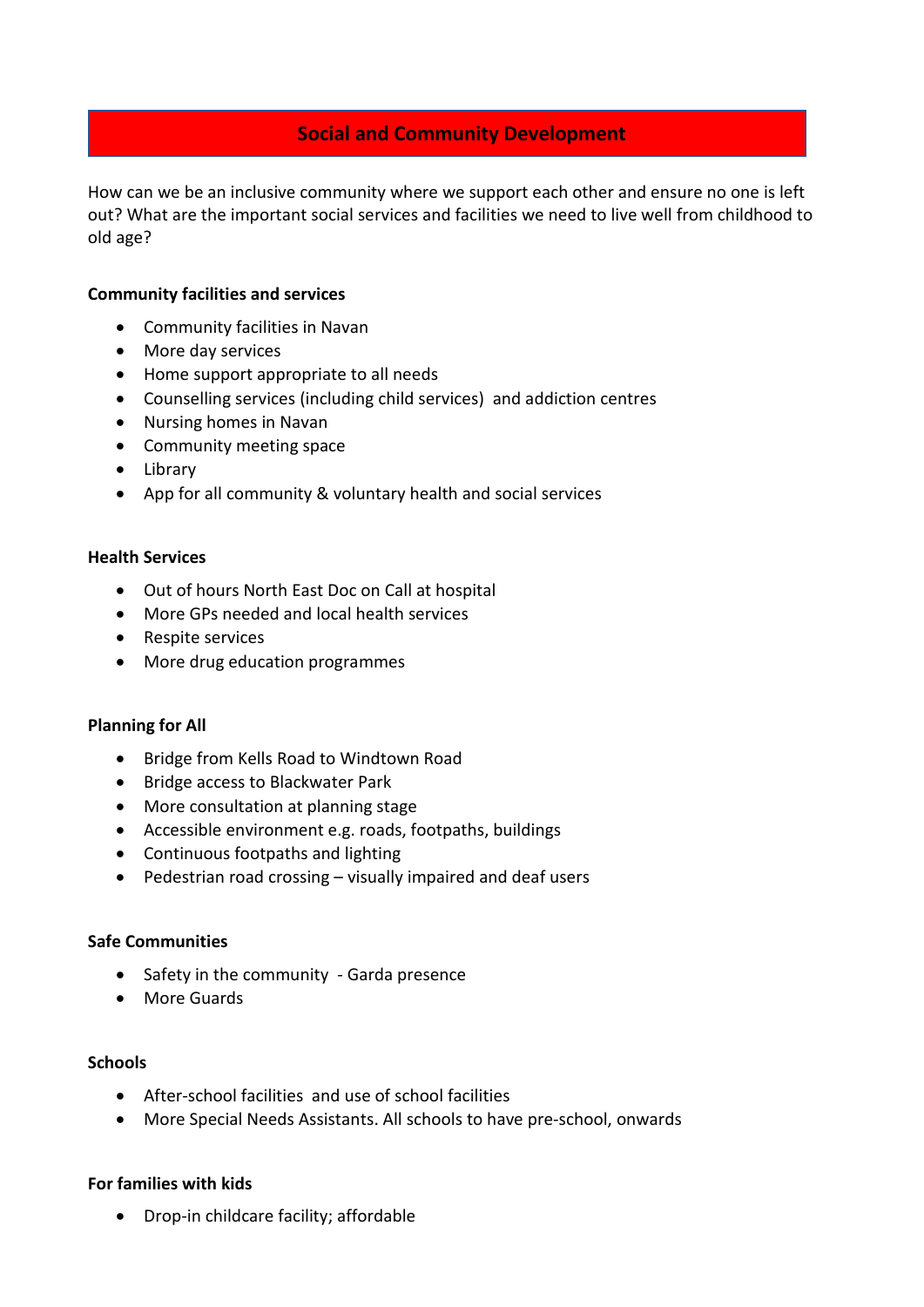#### **Support for Community & Voluntary Groups**

- Resourcing and celebrating of C&V groups
- More opportunity for NGOs and charity services to collaborate and inform each other

#### **Youth**

- Skate park in Johnstown
- More facilities for young people playgrounds, youth services
- Johnstown youth/community facilities

#### **Housing**

- Traveler accommodation. New housing refurbishment of halting sites. Management of halting sites
- Appropriate housing for people with disabilities
- Older peoples housing
- Homeless hostel housing
- Services in place before houses

#### **Transport**

- Train link to Dublin
- Accessible public transport
- More dependable commuter transport links
- Local transport accessible into Navan
- No bus stops in rural areas
- Cycle lanes
- **•** Efficient traffic management

#### **Multicultural**

- More intercultural events
- More language supports for migrants

#### **Social & Street Life**

- Street life, culture, activities free/outdoor
- Late night cafes, social activities
- Edible plant boxes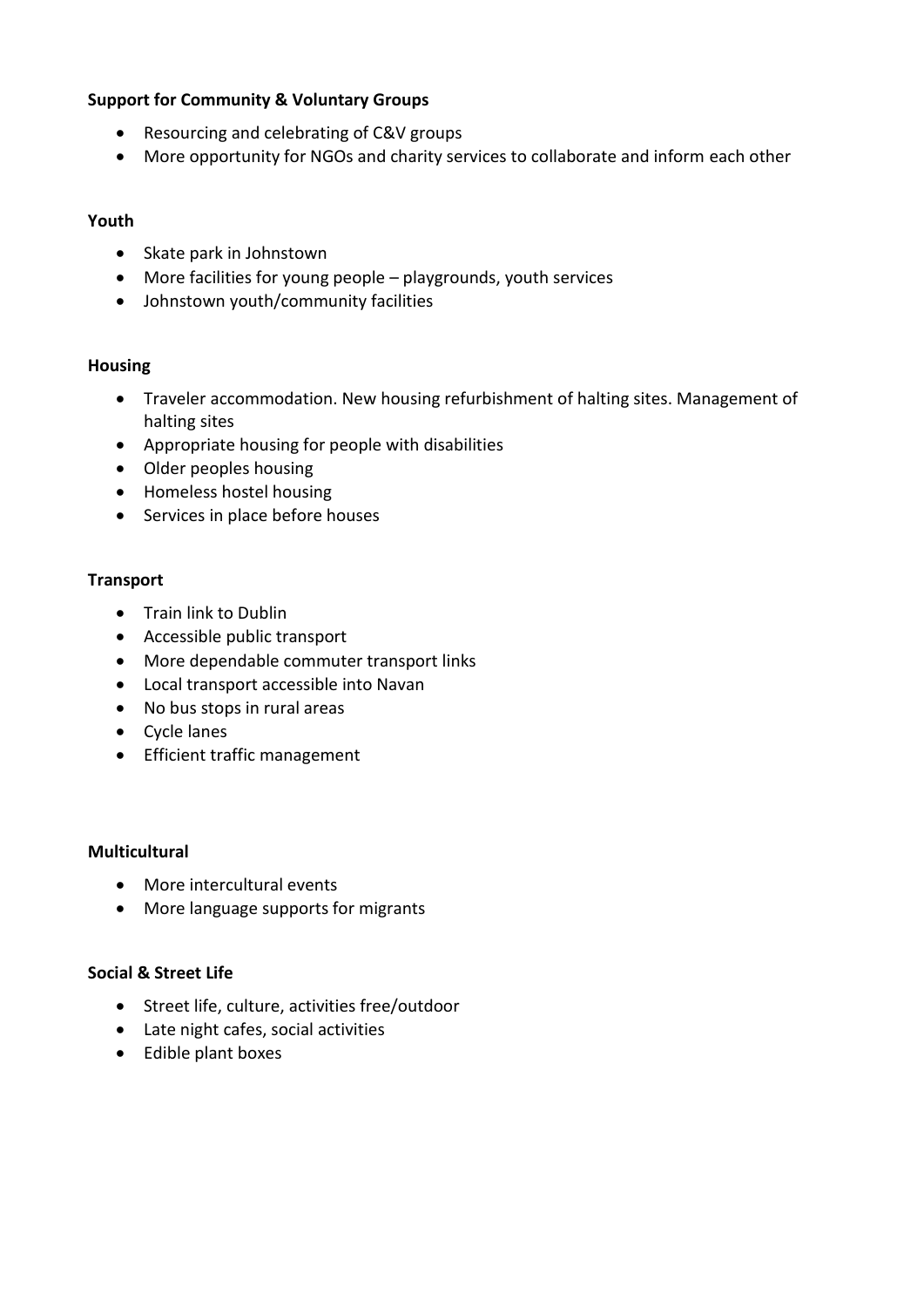# **Work, Economy and Resources**

How can our communities thrive economically, with good jobs, and supports for enterprise, business and for people not in work? What resources do we have and are they use effectively without causing harm to social and environmental sustainability?

#### **Transport services and infrastructure**

- More accessible transport. Inclusive service and affordable
- **•** Train service in Navan
- Proper ring road around Navan to circumnavigate the town
- Improve cycle lanes around Navan
- Buses need to service Athlumney, Kentstown Road, N2 area

#### **Growing local economy**

- Tourism developed
- More major employers locally
- Retrofitting of houses. Sustainable Energy Community (SEC) for Navan
- Trade Fair would be great. Expo Centre
- Market gardening. Local sustainability sourced food. Farmers markets

#### **Broadband**

• Effective broadband everywhere

#### **Training**

- Training and upskilling for native furniture trades
- Training centre for apprentices in Navan
- 3<sup>rd</sup> Level institution in Navan
- Further education courses need to be improved in Navan

#### **Inclusive employment and educational opportunities**

- CETAC needs to be reviewed for marginalized groups. Currently a list but no real employment at end of experience.
- Inclusive employment opportunities
- Quota for diversity, migrants, marginalized people
- Opportunities to bridge skills gaps of qualified migrants on QQI framework
- Crèche facilities at employers
- Provide jobs for trained state educated or marginalized groups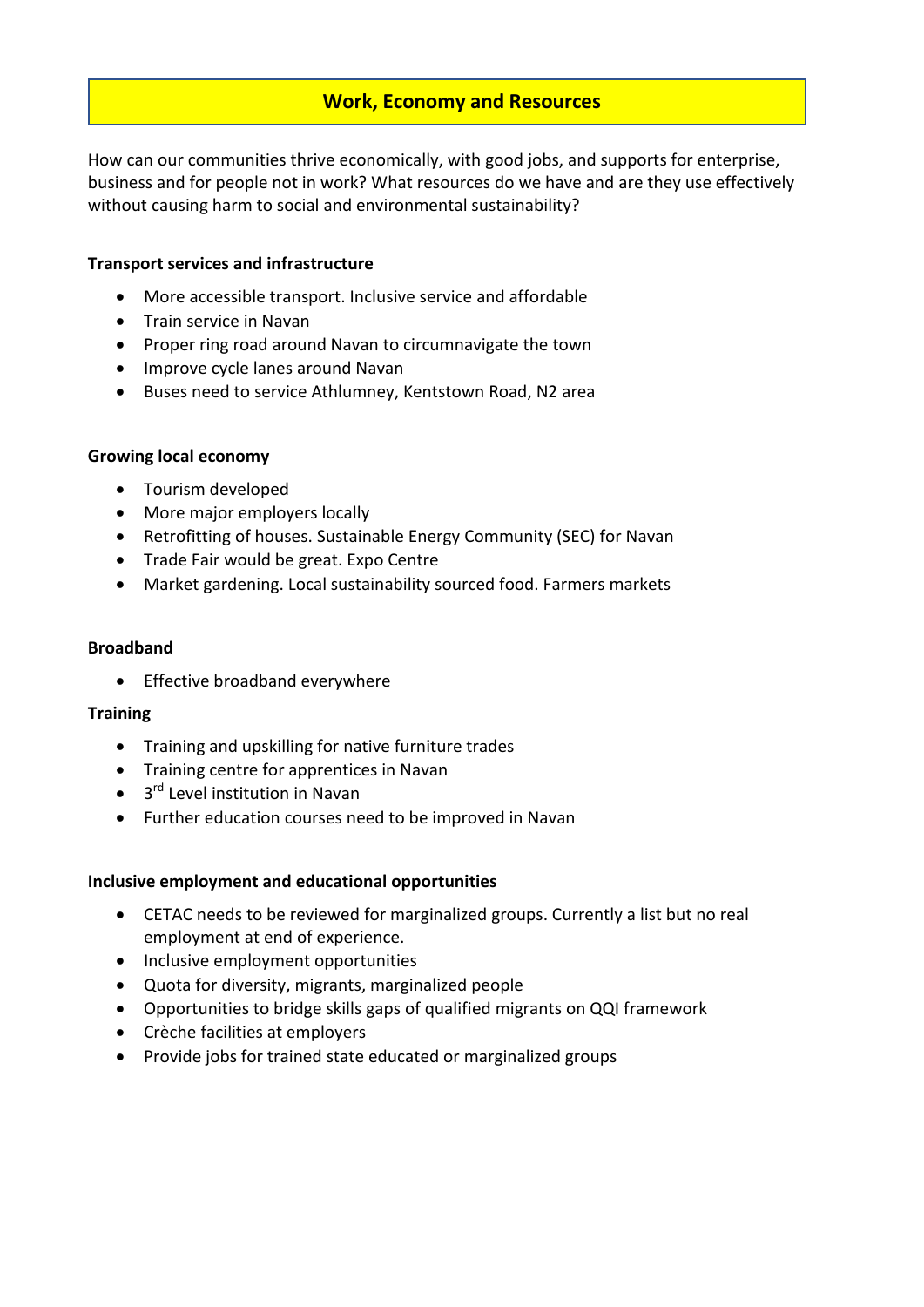## **Participation, Democracy and Good Governance**

What is necessary to ensure that our local government structures support the wellbeing of our community for this and future generations? What is necessary to ensure that we have a voice in the decisions that affect us, and that all voices are being heard?

#### **Communication**

• Language - more user friendly

#### **Ability of communities to influence outcomes**

- Celebrate success so people can believe they can change
- Self and group advocacy giving everyone the option to be heard so our opinions cannot be ignored
- Lack of consultation with local residents
- Improve understanding between top and ground levels
- More recognition/acknowledgement from top down to the voice from the ground
- Value at the top of issue from the ground
- Voluntary community groups do not have an equal say with some of the community groups who have paid employees, CEOs, etc

#### **Powers for local government**

- Take more control back from central government
- Town council and mayor with executive powers
- Junior u18 town council voted for by youth of town

#### **Challenges to be addressed**

• Insurance for everything ; services and businesses closing down

#### **Council responsibility**

- Affordable housing
- Things are stuck and need to see movement, progress
- How many consultant reports are needed? Revisit previous reports
- CPO derelict sites

#### **Local government organization**

- All structures of local government to be universal and follow the same structures where possible.
- Allocate council officials to work for/ in municipal districts where they live

#### **Recognition and support for C&V work**

 Grant applications: add a box on the form for "no changes since last year". Same for reports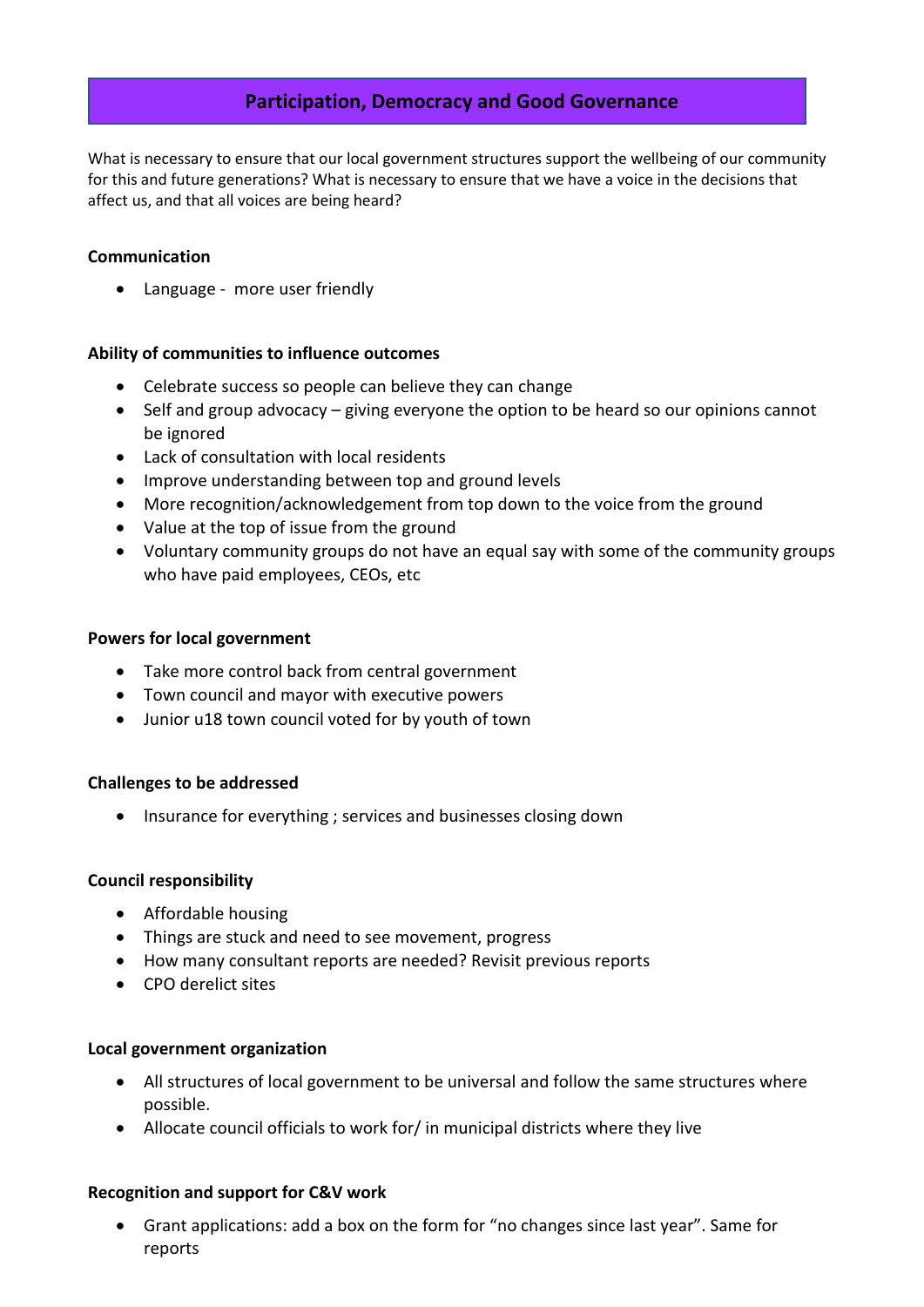- All volunteers to get tax credits for hours whether working or not.
- Give more say to community volunteers who contribute handsomely and work for nothing
- Insurance for voluntary community groups is getting more expensive each year
- Too much bureaucracy and officialdom. Unwieldy. Stifles community development at a local level.

#### **Support for people with disabilities**

- A local authority link person for people with disabilities
- Accessible polling stations everywhere for people with physical.

#### **Feedback**

- Shorter waiting time decisions for public services
- Accountability
- Deliver on promises
- Follow through on issues raised
- Lack of feedback
- Feedback mechanism .What happens to items that don't get done?

#### **PPN**

- Youth PPN
- More clarity about the working of the PPN.
- Don't understand how it works . In it years. Still unclear.
- Feedback on all issues raised at previous PPN meetings
- Report of minutes from each PPN meeting trickled back to members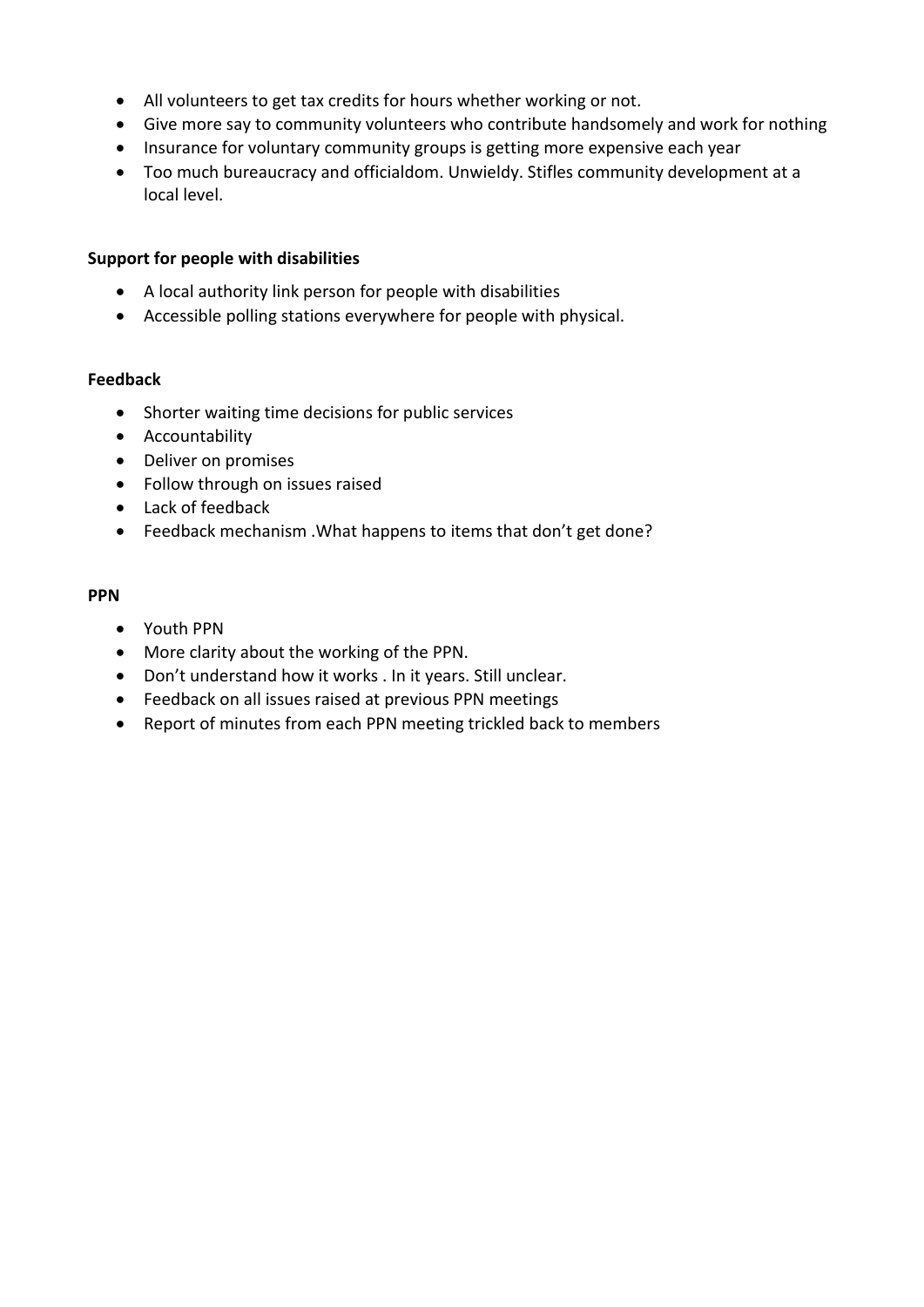# **Culture, Values and Meaning**

What is needed to ensure that everyone feels, and actually is, included and valued, and that our different values and cultures are respected and nurtured? What are the important parts of our culture that we want to hand on to future generations?

#### **Diverse and Inclusive Community**

- Welcoming all cultures into our cultural activities, e.g. GAA, Irish music, etc.
- Unity and diversity festival.
- Awareness and acceptance of Travellers in our community.
- Feedback on integration strategy and overdue actions.
- Intercultural approach entwined throughout all health services; understanding of different cultures.
- Multi-lingual communications i.e. Meath County Council website.
- Websites in different languages; signpost different languages and cultures.
- More Educate Together schools.
- Welcome to Navan project.
- "Sense of Community" project with internationally benchmarked resources.

#### **Accessibility for All**

- Appropriate height of street and social signage for wheelchair users.
- Events and event locations designed to meet all needs, disabilities, and sufficient to meet demands of groups attending.

#### **Social Awareness**

- Awareness/ acceptance of people and families living with addiction.
- Awareness/ acceptance of homelessness in our community.

#### **Community Facilities**

- State-built and fully funded multipurpose community centres; spaces for everyone.
- Day centres and services for all community groups.
- Proper facilities to encourage everyone to go out.
- Address lack of services and amenities in Johnstown, especially for young people, to address anti-social behaviour.

#### **Sustaining Irish Culture**

- $\bullet$  Set dancing for every age (8-80+) for social fun.
- Provide local Irish language classes (spoken word).
- Remember where we come from; our history, traditions, etc. (Vikings, heritage furniture, etc.)

#### **The Story of Navan**

- Promote a belonging to the town; "People of Navan".
- Share the story of Navan.
- The Tourist office to create a virtual App.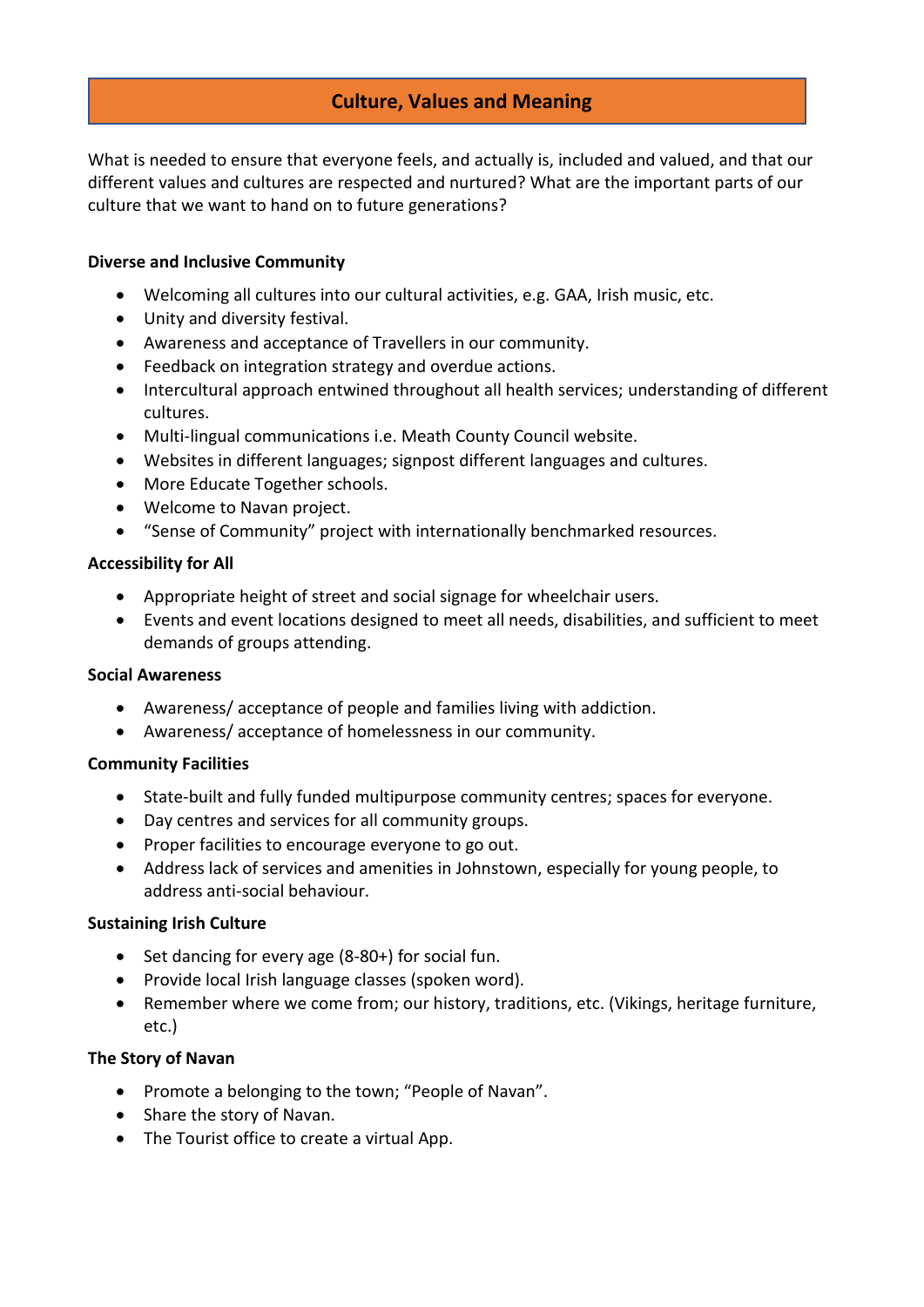# **Health (Physical and Mental)**

How can all members of our community enjoy the best possible physical and mental health? What about people with special needs, older people and carers?

#### **Health Services**

- Better support for teenage mental health.
- Reduced waiting lists for health services.
- Have some of the buses which are currently using the N£ route change to Boyne road, Athlumney, Kentstown Road N2 to facilitate patients going to Dublin hospitals e.g Beaumont, Mater, Bons, etc.
- $\bullet$  Keep hospital functional and open.
- Upgrade the hospital and Accident and Emergency department for youth.
- Arrange specialist clinics for each disability so we don't have to attend all different consultants.
- Provide funding for respite, home help, family support, personal assistant services.
- **•** Better resourced addiction services.
- More and improved GP services.
- Bring Doctor on Call back to Navan and provide transport to attend Doctor on Call for those with medical cards.

#### **Community Facilities**

- Further development of social clubs and funding, e.g. Men's Shed, Active Retirement.
- N Community centre for every built up housing estate implemented with planning.
- L Community meeting spaces indoor and outdoor.

#### **N Housing**

• Implement housing first affordable housing, refurbish vacant houses and special housing for the homeless and for victims of domestic violence, etc..

#### **Healthy Environment**

- Better water supply; less lime.
- Healthy environment; free of dangerous pollutants.
- Waste-free town.

#### **Food**

- Focus on healthy food options.
- Local farmers market.

#### **Work-Life Balance**

- Assist with work-life balance.
- Reduce the need to commute for work.
- Reduce stress, improve wellbeing by managing and ensuring enforcement of beach byelaws.
- Attract more increased investment to create higher end jobs and reduce commuting.

#### **Supports for People with Special Needs**

- Specialised supports for people with intellectual disabilities.
- Better resourced Autism services and supports.
- Equal participation opportunities for people with intellectual disabilities.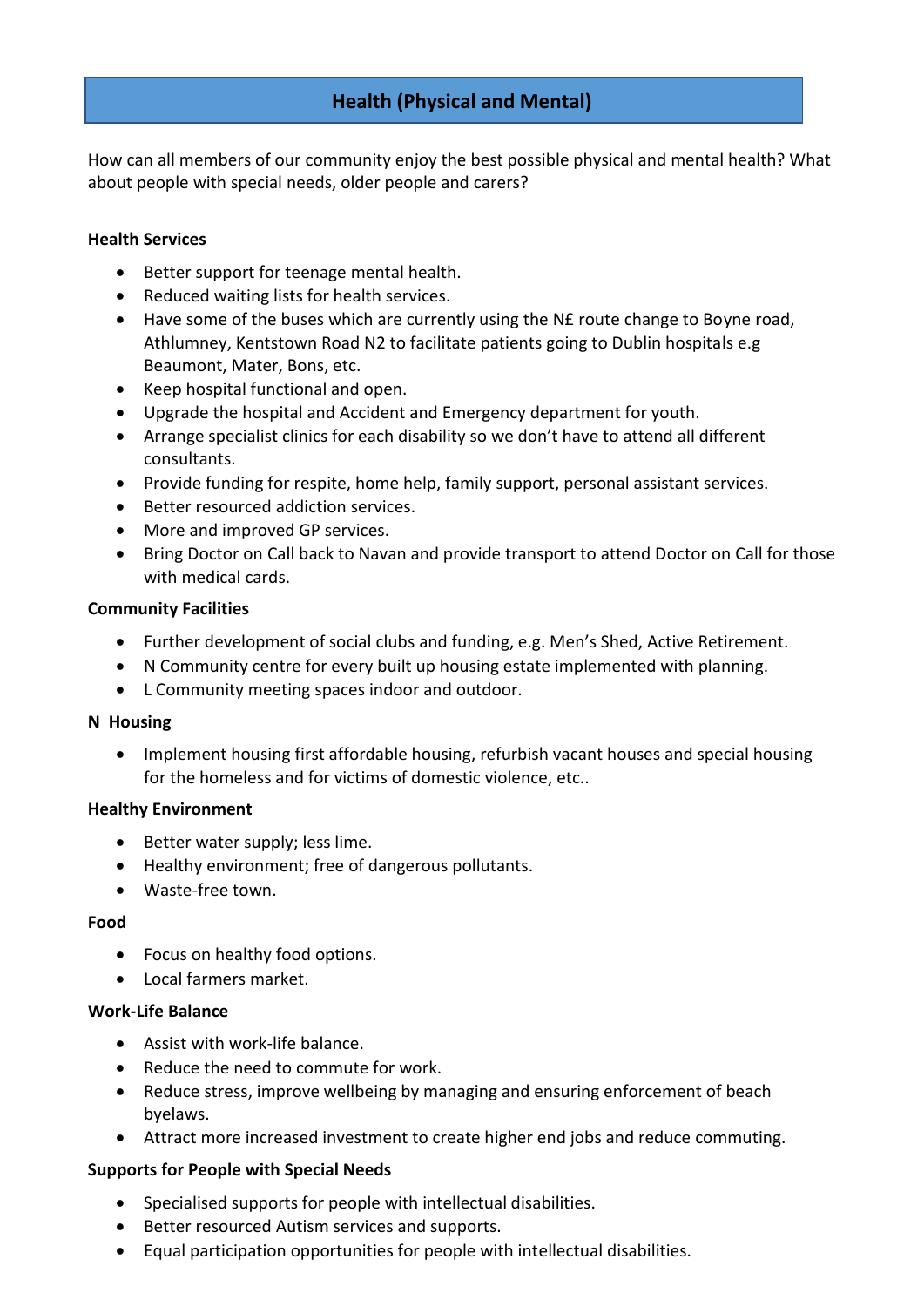More personal assistants' hours for people with special needs.

#### **Safe Communities**

- To feel safe in our homes and community through increased community Garda presence.
- Review of fire safety on Traveller halting sites.
- Cul-de-sac roads and footpaths on estates e.g. Blackcastle.

#### **Support for Community and Voluntary Groups**

- Encouragement of volunteers/ volunteering.
- Provide affordable insurance for community and voluntary groups.
- Funding for Active Retirement.

#### **Transport**

- Safer better pedestrian focused access.
- Older persons' parking.
- Transport to access any Navan services.
- Cycle paths and footpaths linking all parts of town.
- Repair footpaths to provide safe walking conditions.

#### **Sport and Recreation**

More outdoor gym equipment located throughout Navan for adults and kids.

#### **Frontline Services**

 Increased resources to frontline services; for those in addiction, the homeless, etc. so noone is turned away.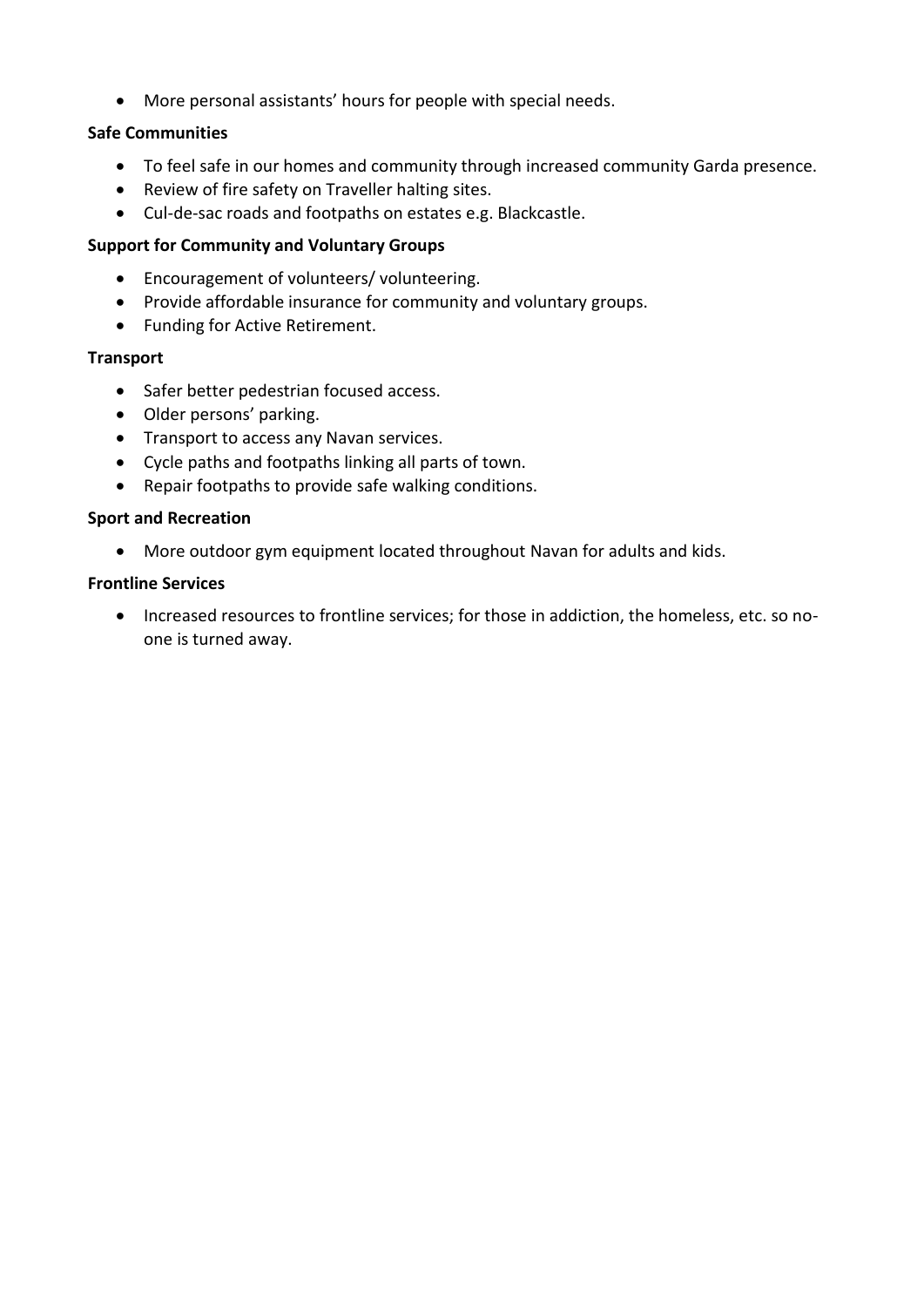## **Environment and Sustainability**

How do we value our natural environment and man-made heritage? What can be done to conserve, protect and restore these? How can we interact with the environment in a sustainable way and hand it on to the next generation in a better state?

#### **Transport**

- Safer roads for cyclists and walkers.
- Wheelchair accessible buses and spaces reserved on buses for wheelchair users.
- Electric wheelchair power points, especially in shopping centres and on buses.
- Cycle to work scheme.
- Electric car charging power points to be located separately from wheelchair parking spaces.
- Address lack of car charging points.
- Road repair method is unsustainable; only lasts a week until the pothole is back!
- Train connection to lessen the volume of traffic.

#### **Energy**

• Installing windmills to use our local resources (wind and rain).

#### **Research**

 $\bullet$  Research – share what we learn.

#### **Access to and Enjoyment of Outdoor Recreation Spaces**

- New public outdoor spaces that are managed and connected (there are no existing public parks).
- Playgrounds in Navan.

#### **Community Facilities**

- Community centre.
- When new housing areas are being developed that a community centre be built and managed as part of the plan.

#### **Valuing our Natural Environment and Heritage**

Emphasise heritage and ancient history and talk about it.

#### **Food**

Allotments in urban areas to allow growing of food.